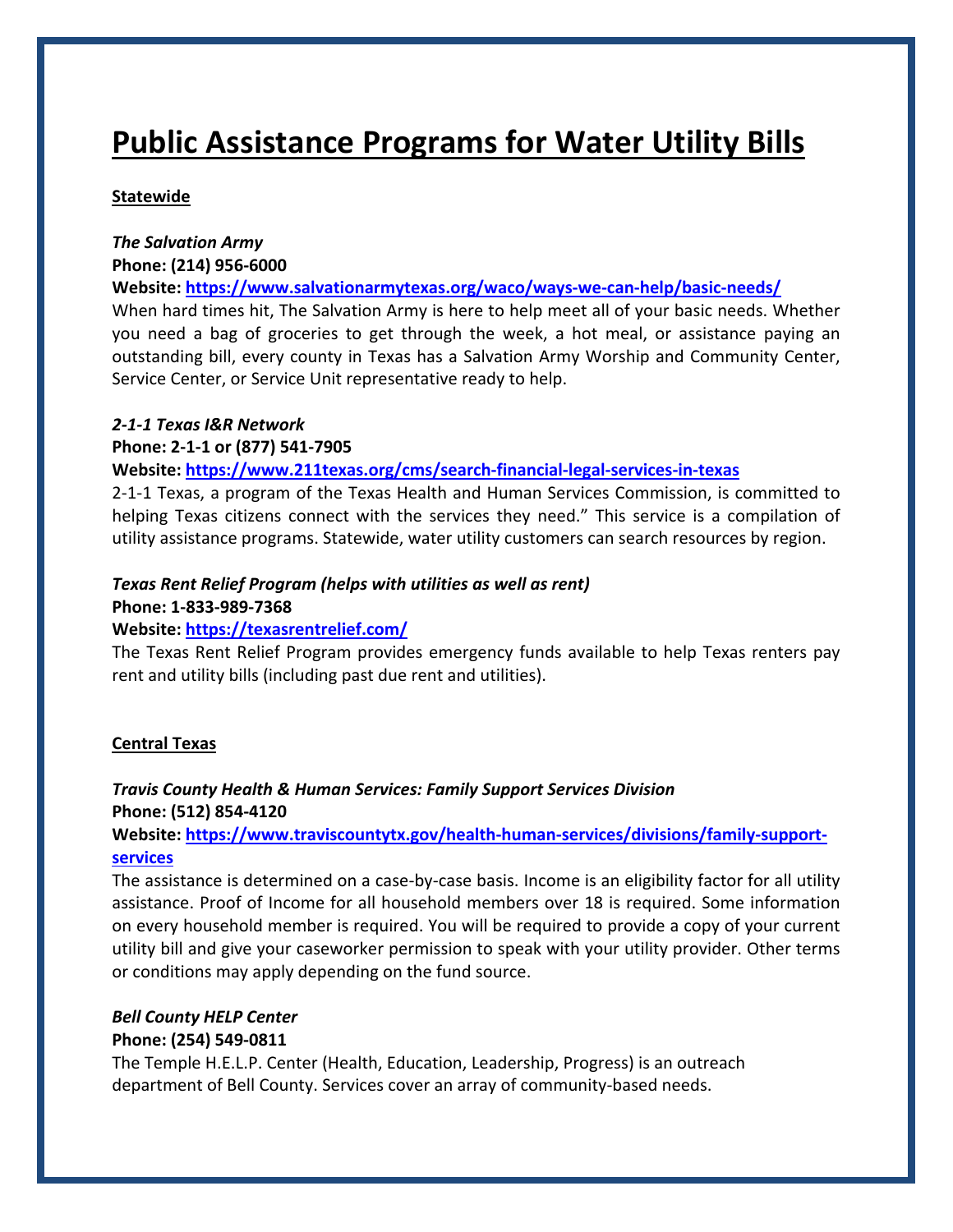## *Helping Hands Ministry* **Phone: (254) 939‐7355 Website: http://www.helpinghandsbelton.org/**

Helping Hands Ministry assists with utility bills for people living in the Belton and Academy school districts.

# *Society of St. Vincent de Paul ‐ Diocesan Council of Austin* **Phone: (512) 251‐6995**

## **Website: https://www.ssvdp.org/**

The Society of St. Vincent de Paul has served Central Texans in need with financial assistance, food, clothing, and other basic needs since 1963. Their volunteers reach thousands of people every year across 25 counties. The Society continues to evolve to meet the needs of the community, finding creative ways to serve and empower families with short‐term financial assistance and long‐term systemic change initiatives They service areas such as Buda, Horseshoe Bay, Pflugerville, and Georgetown. Call them for a complete list of their service areas.

## **West Texas**

*Christians in Action: San Angelo* **Phone: (325) 655‐5127 Website: http://www.christiansinaction.us/articles/view/services‐we‐provide‐4be2e08b‐ dc34‐4461‐854a‐73acac100aad**

During the cold winters and hot summers, we have in West Texas, we can't afford to leave our neighbors without power, water, and gas! Christians In Action is able to help selected clients with their utility bills on an emergency basis. All financial help is first verified then mailed to the utility in question in the form of a check made out to the provider of the services.

# **Coastal Texas**

*Catholic Charities of Corpus Christi Texas*  **Phone: 361‐884‐0651**

**Website: http://www.catholiccharities‐cc.org/**

They offer several resources including assistance with utilities. Among them is help for emergency situations, housing and HUD approved foreclosure counseling, money and debt management, and other services.